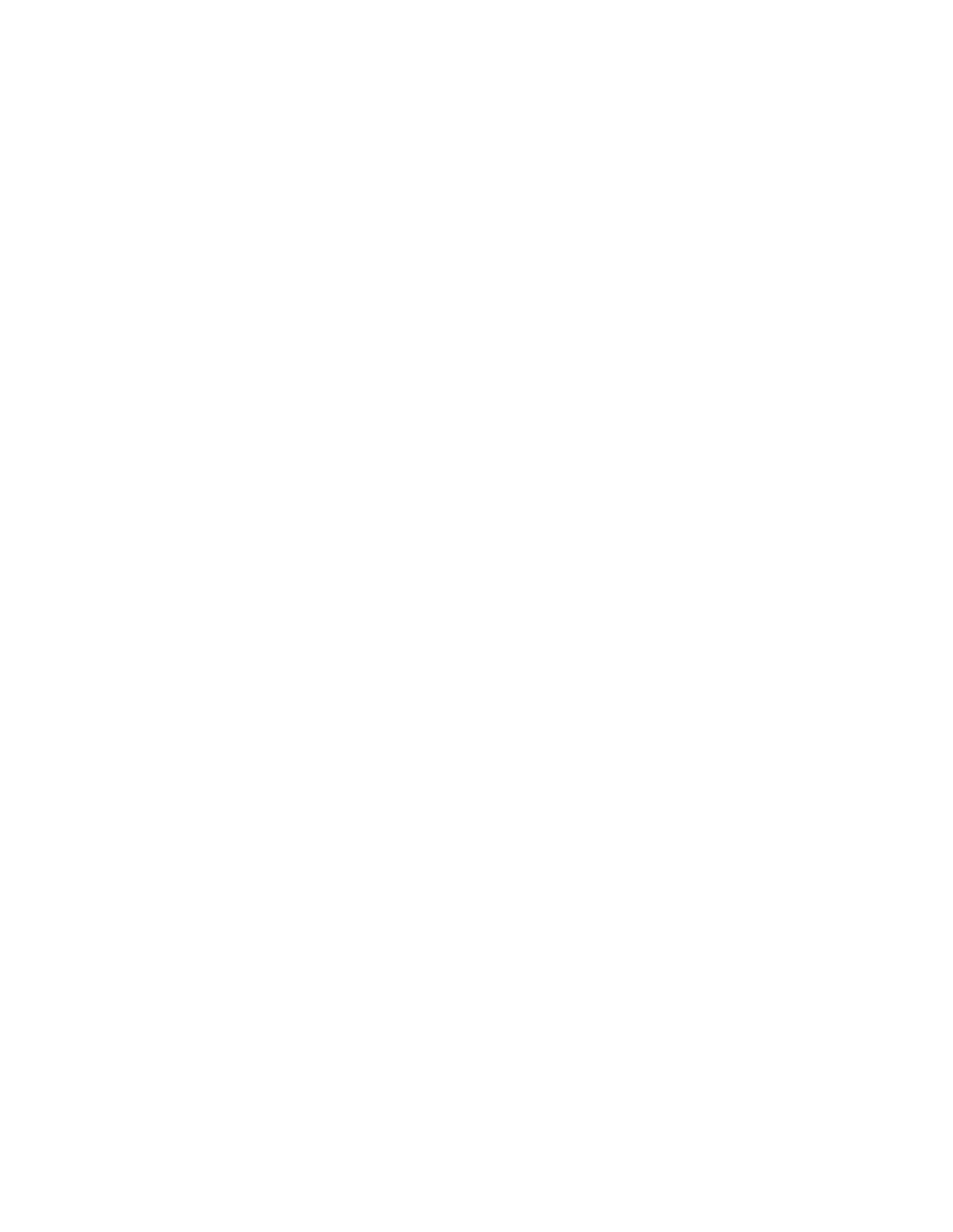#### **IMFC Statement by Perry Warjiyo**

#### **Governor, Central Bank of Indonesia**

#### **International Monetary and Financial Committee April 21, 2022**

On behalf of the constituency representing Brunei Darussalam, Cambodia, Fiji, Indonesia, Lao P.D.R., Malaysia, Myanmar, Nepal, the Philippines, Singapore, Thailand, Tonga, and Vietnam

#### **Global and Regional Outlook**

- 1. **While the world economy is still expected to expand by 2022, it would significantly be at a slower pace than earlier expected.** The current heightened geopolitical tensions and associated fallout add to already strong headwinds from the enduring impact of the COVID-19 pandemic, particularly at a time when most authorities are preparing to unwind the extraordinary measures implemented during the pandemic. All of these occur against a backdrop of generally narrower policy space and a growing confluence of structural fragilities. The unfavorable situation, if not handled swiftly, could contribute to economic fragmentation and further disrupt the good work of international coordination and multilateralism efforts thus far.
- 2. **We note that the Fund's outlook revisions for our constituency members' economies are generally smaller than the other regions, but uncertainty is unusually high, with risks tilted to the downside.** Higher global commodity prices would add pressure to inflation and risk deanchoring inflation expectations. In addition to monetary policy normalization in advanced economies, the elevated uncertainty emanating from the impact of geopolitical tensions elevates the risks of destabilizing capital flow reversals from emerging economies, including those in our constituency. Complex, interconnected and reinforcing vulnerabilities owing to scarring effects from the pandemic and a slowdown in China's economic growth eventually would also add to the skewed balance of risks. Authorities in our constituency would remain vigilant in confronting these challenges and would strike a balance between maintaining macro-financial stability and supporting the economic recovery.

#### **Roles and Priorities of the Fund**

3. **Against this backdrop, the IMF's central role in the international monetary system and at the core of the global financial safety net (GFSN) is more critical than before**. Other than problem solving for shocks that have already materialized, the Fund's role is also to anticipate and mitigate the forthcoming risks. In this regard, the IMF should continue to strengthen its instruments with respect to surveillance, lending, and capacity development. The Fund's intensified engagement with the authorities and provision of tailored policy advice remain ever more important, given that the nature of each shock could differ each time.

#### *Surveillance and policy advice*

4. **On surveillance, it is important for the Fund, as a trusted policy advisor, to help members prioritize their objectives and weigh policy trade-offs***.* Member countries could benefit from policy advice and insights to tackle the two difficult policy trade-offs, between tackling inflation and safeguarding the economic recovery; and between supporting the vulnerable and rebuilding fiscal buffers. This will better support the members to formulate a well-calibrated, well-planned,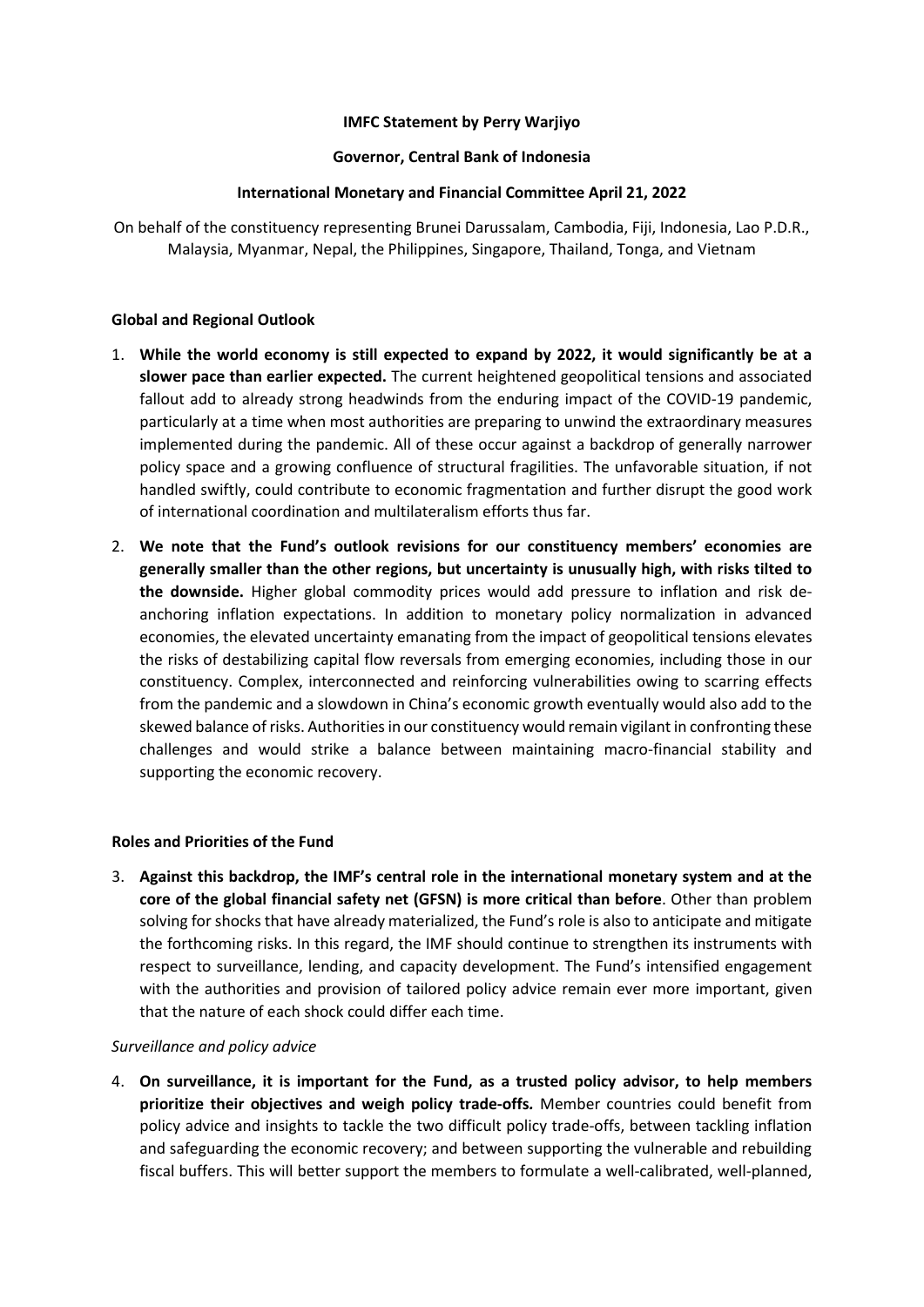and well-communicated exit strategy from accommodative monetary policy and the strategy to lessen the scarring effect of the pandemic, that both consider country specificities. In general, we see merit in more intensive, and two-way policy dialogue with authorities. This is especially the case for small and vulnerable countries, which often need to deviate from standard macroeconomic textbook solutions to deal with shocks.

- 5. **Given the unprecedented confluence of different shocks, it is crucial that the Fund policy advice provides authorities with flexibility to deploy a full range of policy mix, aligned with the principles of the Integrated Policy Framework (IPF)**, which covers monetary, the exchange rate (including foreign exchange intervention), macroprudential, capital flows management (CFM) policies, and their interactions with fiscal policy and other policies. We see the Fund's work on the IPF as essential to help countries weigh the associated policy trade-offs, and hence view that the Fund should expedite its deep analytical work and discussion on the operationalization of the IPF. We welcome the recent review of the Fund's Institutional View (IV) on the Liberalization and Management of Capital Flows and support the acknowledgment that preemptive use of measures on debt inflows is warranted in some circumstances. However, we see that IV needs to be more forward-looking to help countries cope with more pressing circumstances, as well as allow for more prudent, pre-emptive efforts to prevent the buildup of vulnerabilities as opposed to thirdbest solutions in responding to shocks only after vulnerabilities have accumulated. In addition, future work on IV should place more emphasis on the "use of outflow CFMs outside 'imminent crisis' situations", as this is a matter of particular relevance for EMEs and essential for the completeness of the IV.
- 6. **We also welcome efforts to ensure evenhandedness and multilaterally-consistent policy advice and assessments and upgradesto several of the Fund's surveillance tools.** We support continued efforts to refine the External Balance Assessment (EBA) methodology to provide more robust assessments. Amidst highly uncertain conditions, rigorous assessment of member's debt sustainability is critical. We welcome the new Sovereign Risk and Debt Sustainability Framework (SRDSF), which assesses sovereign risks comprehensively at three horizons –near, medium, and long-term– and will become the Fund's principal debt sustainability assessment tool for market access countries. For all these analytical tools, staff judgment remains a critical part of the assessment. We encourage the preparation of practical guidance notes to ensure consistency, evenhandedness, and at the same time, provide scope for tailored assessment through more indepth dialogue at a bilateral level.
- 7. On the multilateral front, we support the Fund's unbiased application of its macroeconomic analytical toolkit and further contribution to **policy coordination and multilateral efforts to address common challenges and prevent global economic fragmentation**.

#### *Addressing debt vulnerabilities*

8. **Addressing rising debt vulnerabilities has become more urgent.** The Debt Service Suspension Initiative (DSSI) that expired in December 2021 has helped the poorest countries free resources to increase social, health, and other critical spending in response to COVID-19. However, many low-income developing countries are in, or confronting high risk of, debt distress and are vulnerable to tighter external financing conditions. Therefore, we encourage that the lessons learned from the DSSI should be incorporated into future playbook for how the Fund could coordinate official creditors' support in the future for urgent financing needs.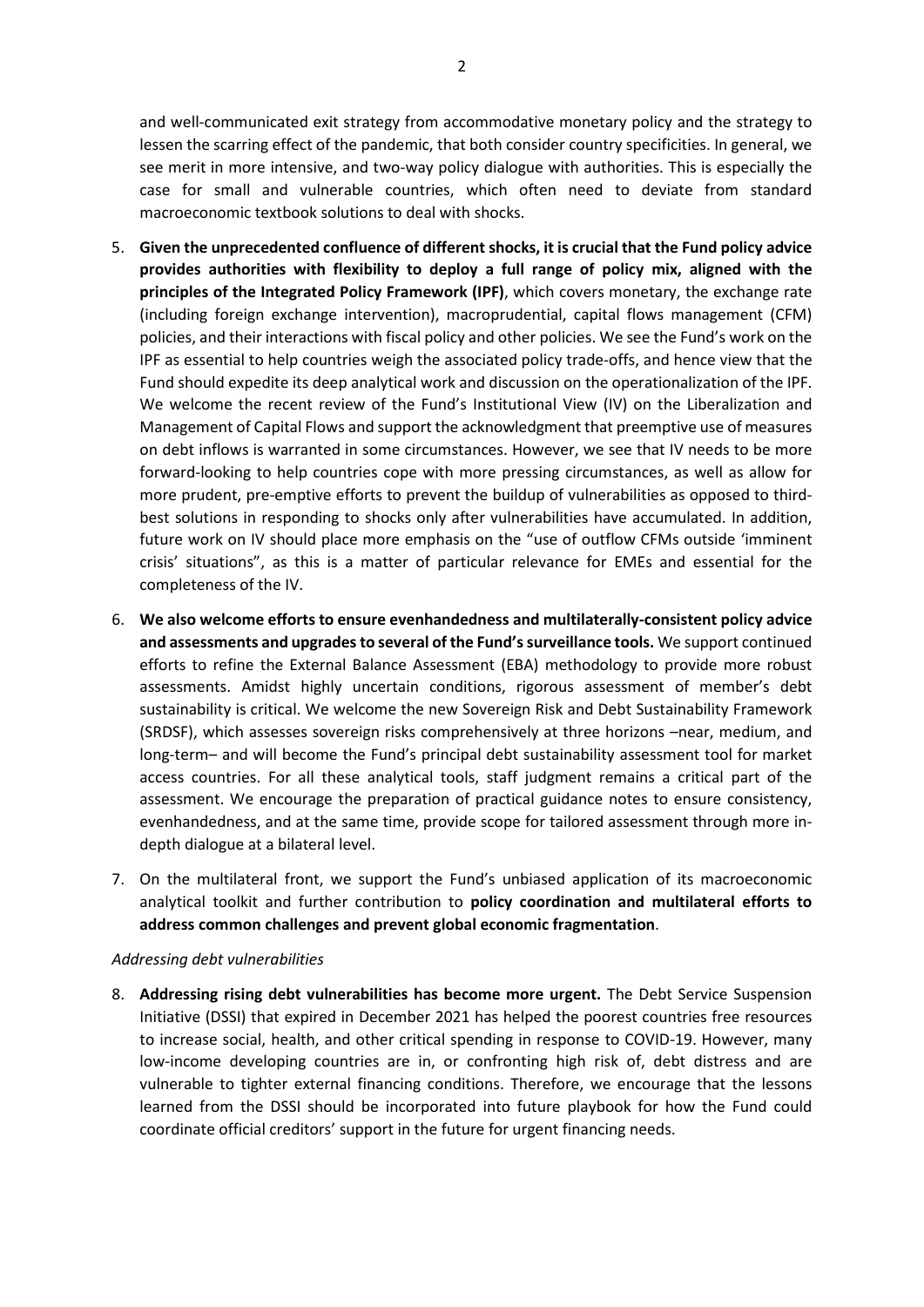*9.* **In addition, we need to step up progress in the operationalization of the Common Framework (CF) in a timely, orderly, and coordinated manner**. Here, we especially support greater clarity of the timelines and processes of the CF and for the Fund to proactively engage with debtors who might be in need of debt treatment to explain CF processes. These efforts will help spur members with debt sustainability issues to pursue appropriate debt treatment in a more timely manner. We also call for urgent action from the Fund to address the substantial underfunding of the Catastrophe Containment and Relief Trust (CCRT) to ensure that it is equipped to provide relief for members' financial obligations to the Fund when the next shock hits.

#### *Lending to support vulnerable members*

- 10. **We welcome the Fund's July 2021 comprehensive reform of the Poverty Reduction and Growth Trust (PRGT).** To support these reforms, the Fund needs to make greater progress in the first stage of the two-stage funding strategy to cover the cost of pandemic-related lending and build up the PRGT's self-sustaining capacity.
- 11. **In addition, we commend the Fund's tremendous speed in designing a brand-new financing facility, the Resilience and Sustainability Trust (RST), and look forward to its timely operationalization.** The ultimate proof of success is operationalizing the RST, and ensuring that it garners support from contributors while being flexible and nimble enough to meet members' structural transformation needs. It is also crucial that the RST does not overlap with the features of currently available financing facilities. In our view, the key to success can be encapsulated in the 3Cs: *Collaborate* more closely with other international institutions; *Communicate* effectively with eligible members; and *Catalyze* other resources of finances to meet members' needs.

#### *Supporting a sustainable recovery*

- 12. **Even as we navigate the challenging cyclical environment, the global community cannot lose sight of ongoing structural trends, such as digitalization and climate change**. We support the Fund's efforts to bolster members' resilience to these shifts. Digital money will have a tremendous impact on monetary policy transmission and financial stability, both domestically and for the international monetary system, as well as on the effort to expedite inclusive growth. The Fund needs to provide strategic advice to design, regulate, and deliver on its benefits as well as mitigate the associated risks.
- 13. **Regarding climate change, the Fund must help members to deal with the challenges across multiple fronts.** The Fund should support orderly, just, and affordable transitions towards a climate-resilient economy, helping members strike the appropriate balance between growth and development with the attainment of global climate goals, all while operating with limited fiscal space and considering country specific circumstances. To better engage members in policy discussions, the Fund should continue to enhance its analytical capacity to study climate mitigation options and its distributional impact. We welcome recent progress in areas such as integrating climate change adaptation to fiscal frameworks and climate change risk analysis in Financial Sector Assessment Programs (FSAPs). Further efforts need to be put in to seamlessly integrate these across all the pillars of the Fund's work – from Article IVs, FSAPs for bilateral surveillance to the design of lending arrangements and the delivery of capacity development, while recognizing the significant data challenges that need to be addressed. We also encourage the Fund, working within the confines of its core mandate, to provide support for the development of innovative financial products, such as sustainable bonds, green bonds, and also state-